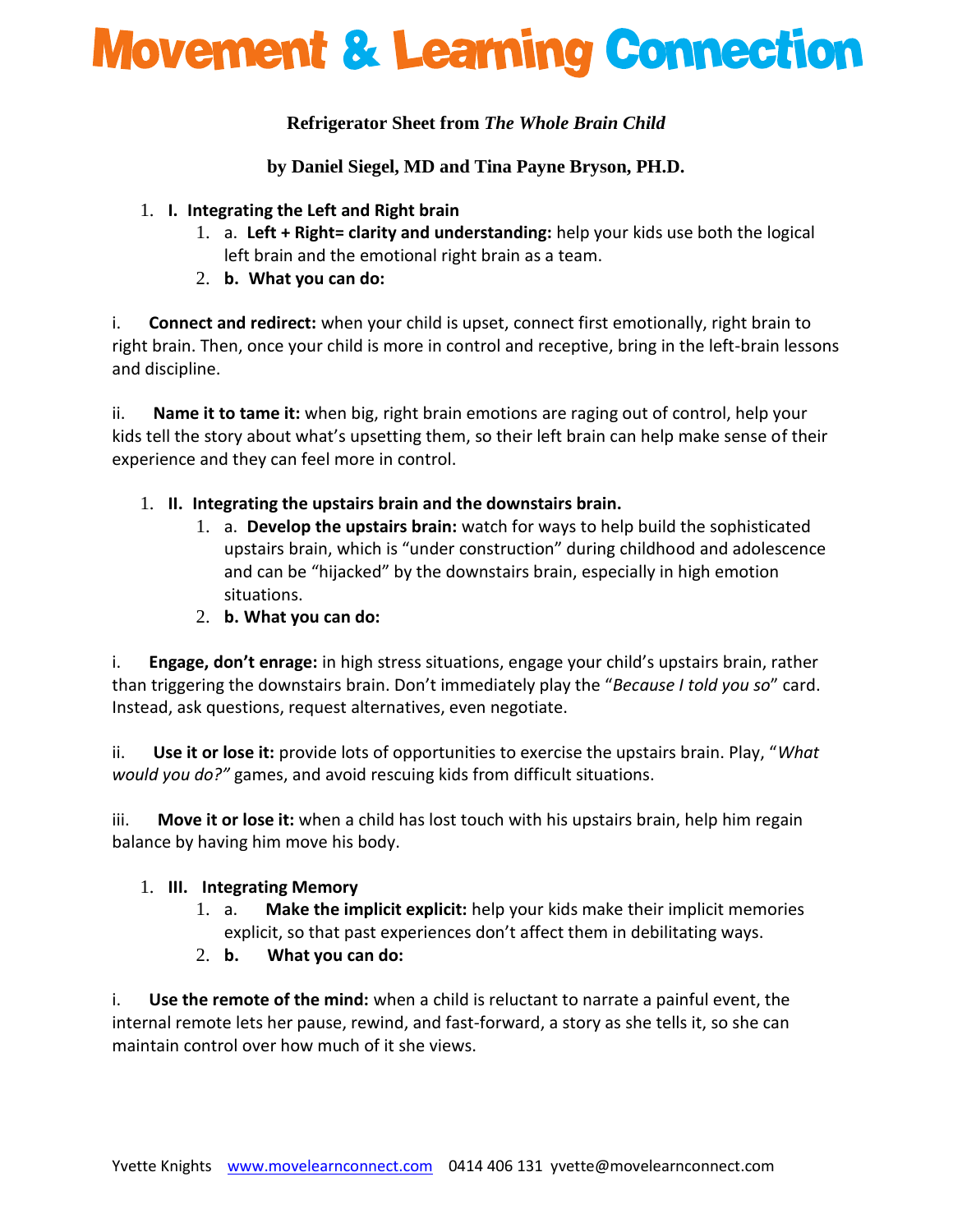# **Movement & Learning Connection**

ii. **Remember to remember:** help your kids exercise their memory by giving them lots of practice at recalling important events: in the car, at the dinner table, wherever.

## 1. **IV. Integrating the many parts of myself**

- 1. a. **The wheel of awareness:** when your kids get stuck on one particular point on the rim of their wheel of awareness, help them choose where they focus their attention so they can gain more control over how they feel.
- 2. **b. What you can do:**

i. **Let the clouds of emotion roll by:** remind kids that feelings come and go; they are temporary states, not enduring traits.

ii. **SIFT:** help your children pay attention to the Sensations, Images, Feelings, and Thoughts within them.

iii. **Exercise Mindsight:** Mindsight practices teach children to calm themselves and focus their attention where they want.

## 1. **V. Integrating Self and Other**

1. a. **Wired for "we":** watch for ways to capitalize on the brain's built-in capacity for social interaction. Create positive mental models of relationship.

## 2. **b. What you can do:**

i. **Enjoy each other:** build fun into the family, so that your kids enjoy positive and satisfying experiences with the people they're with the most.

ii. **Connect through conflict:** instead of an obstacle to avoid, view conflict as an opportunity to teach your kids essential relationship skills, like seeing other people's perspectives, reading non-verbal cues, and making amends.

**Parents get clear on their past --> Coherent Narrative --> Strong**

**Attachment Relationship with kids --> Kids Thrive!**

**Early experience is not fate. By making sense of your past you can free yourself from what might otherwise be a cross-generational legacy of pain and insecure attachment, and instead create an inheritance of nurturance and love for your children.**